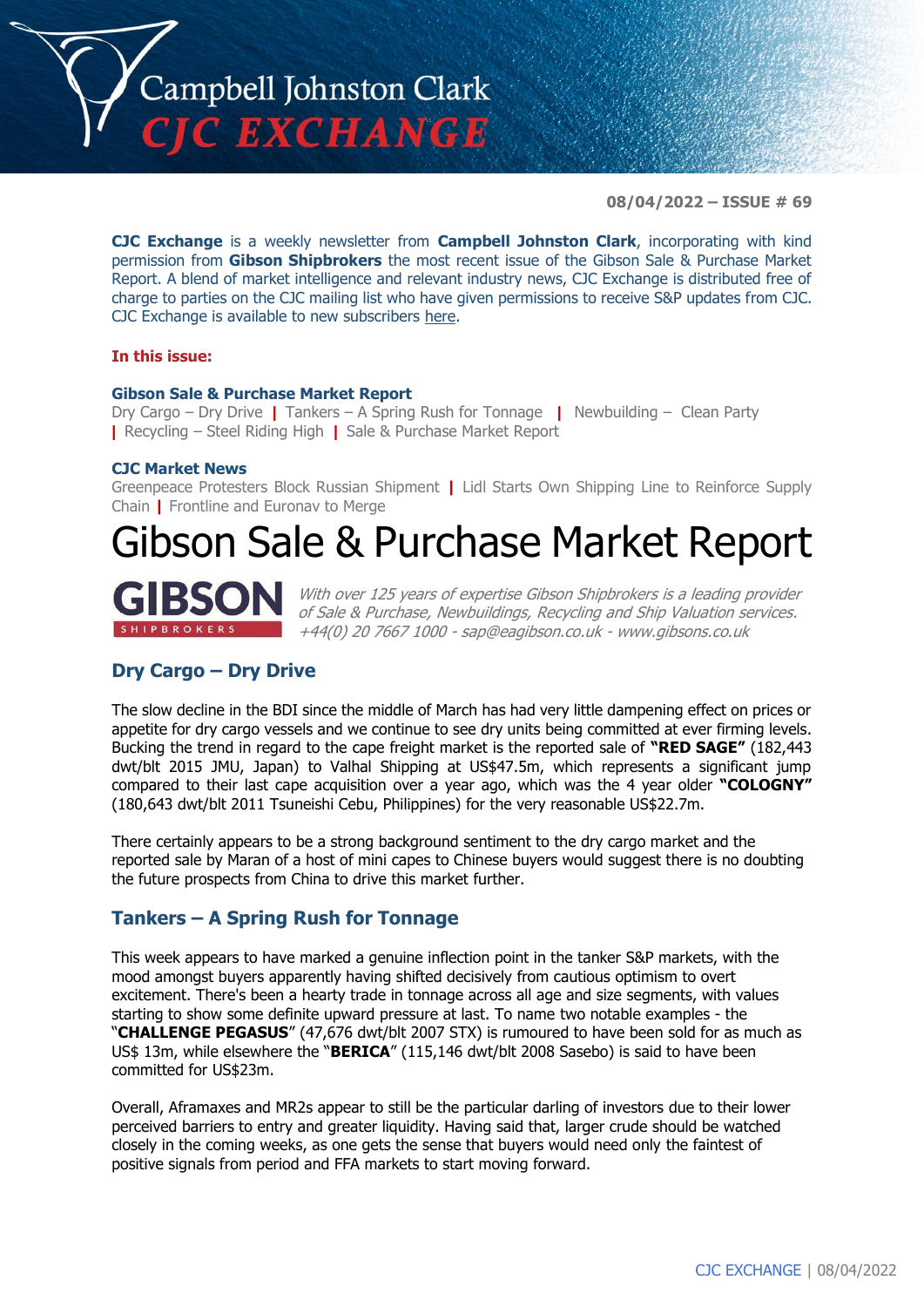

## **Newbuilding – Clean Party**

High second-hand pricing and corresponding newbuilding (and rising) pricing is putting many buyers off ordering bulkers. The dry indexes have been coming down for the medium sizes but are of course still at very good levels. At this point it looks like a pause rather than a full stop of acquisition activity until wider market factors become clear (Ukraine/ Russian grain trade etc).

Crude/larger tanker newbuilding enquiry generally remains very flat with most 2024 slots gone and a range of cheaper, earlier delivery resales available. Newbuilding pricing will likely rise again soon as yards deal with the commodity crisis so without some sustainable drive on the demand side on rates (encouragement in aframax/suezmax already) it is hard to pay up to take advantage of the excellent coming fleet supply situation. However, on the MR size there is high buying demand on secondhand and plenty of 2024 slots left at pricing that is cheaper than modern secondhand on a straight line depreciation basis. We may well therefore see further MR orders in the near future.

## **Recycling – Steel Riding High**

Steel prices are holding out strongly across the Indian Sub-Continent as evidenced by some private sales being reported, however in view of the current volatile nature of the recycling markets there always lurks the fear of a potential pending crash coming, and that could be what is holding back some cash buyers offering aggressively, unless of course the vessel is available basis a prompt delivery. Local steel markets in Alang continue to remain firm with ship-breakers in India mainly focusing on Green Recycling tonnage; candidates which are unfortunately fairly thin on the ground at present. The turmoil in Pakistan has surprisingly not impacted the scrap markets as breakers are quite bullish at least on the short term. There have been reports of a number of off market / private deals taking place in at very firm levels, as witnessed by the NGM controlled Cape **"SUNBEAM"** that is being reported sold to Pakistan for region US\$715 per LWT (although rumoured this is the on sale price to the breakers). Bangladesh has been fairly quiet as expected due to the on-going Ramadan festivities, however with breakers keen to acquire tonnage they could well bounce back very aggressively post Eid. As of today, the difference between a ship being negotiated for prompt delivery vs a slightly forward delivery is roughly US\$30 thus creating a negative sentiment for the future. With tanker freight markets also picking up, the obvious lack of supply for to the recycling market is bound to persist through 2022 and hence fundamentally ship scrap prices should remain firm.

#### **Gibson Sale & Purchase Market Report**

| <b>Vessel Name</b>                                                                                                                  | <b>DWT</b> | <b>Built</b>                       | Yard                       | <b>Buyers</b>            | <b>Price</b><br>(5/m) | <b>Notes</b>                                               |  |  |
|-------------------------------------------------------------------------------------------------------------------------------------|------------|------------------------------------|----------------------------|--------------------------|-----------------------|------------------------------------------------------------|--|--|
| <b>BULKERS</b>                                                                                                                      |            |                                    |                            |                          |                       |                                                            |  |  |
| <b>RED SAGE</b>                                                                                                                     | 182,443    | 2015                               | <b>JMU Ariake</b><br>(JPN) | <b>Valhal Shipping</b>   | 47.5                  | DD due 1/23.<br><b>BWTS</b> fitted.                        |  |  |
| <b>MARAN PROGRESS +</b><br><b>MARAN WISDOM</b><br>MARAN ASPIRATION +<br><b>MARAN ZENITH</b><br>MARAN DAWN +<br>'OCEAN + 'SKY + 'SUN | 114,000    | both 2014<br>2012+2013<br>all 2011 | Shanghai<br>Shipyard (CHN) | Chinese buyer            | 200 en<br>bloc        |                                                            |  |  |
| <b>CMB PAUILLAC</b>                                                                                                                 | 95,707     | 2012                               | Imabari (JPN)              | <b>Greek buyer</b>       | 25                    | SS due 8/22.                                               |  |  |
| <b>SEA NEPTUNE</b>                                                                                                                  | 81,631     | 2013                               | Xiamen (CHN)               | Turkish buyer            | 23.5                  | SS+BWTS due<br>3/23.                                       |  |  |
| <b>DARYA KIRTHI</b>                                                                                                                 | 80,505     | 2012                               | STX Jinhae (KRS)           | <b>Undisclosed buyer</b> | 26.5                  | <b>Basis SS psd</b><br>dely 4-5/22.<br><b>BWTS fitted.</b> |  |  |

#### **S&P SALES**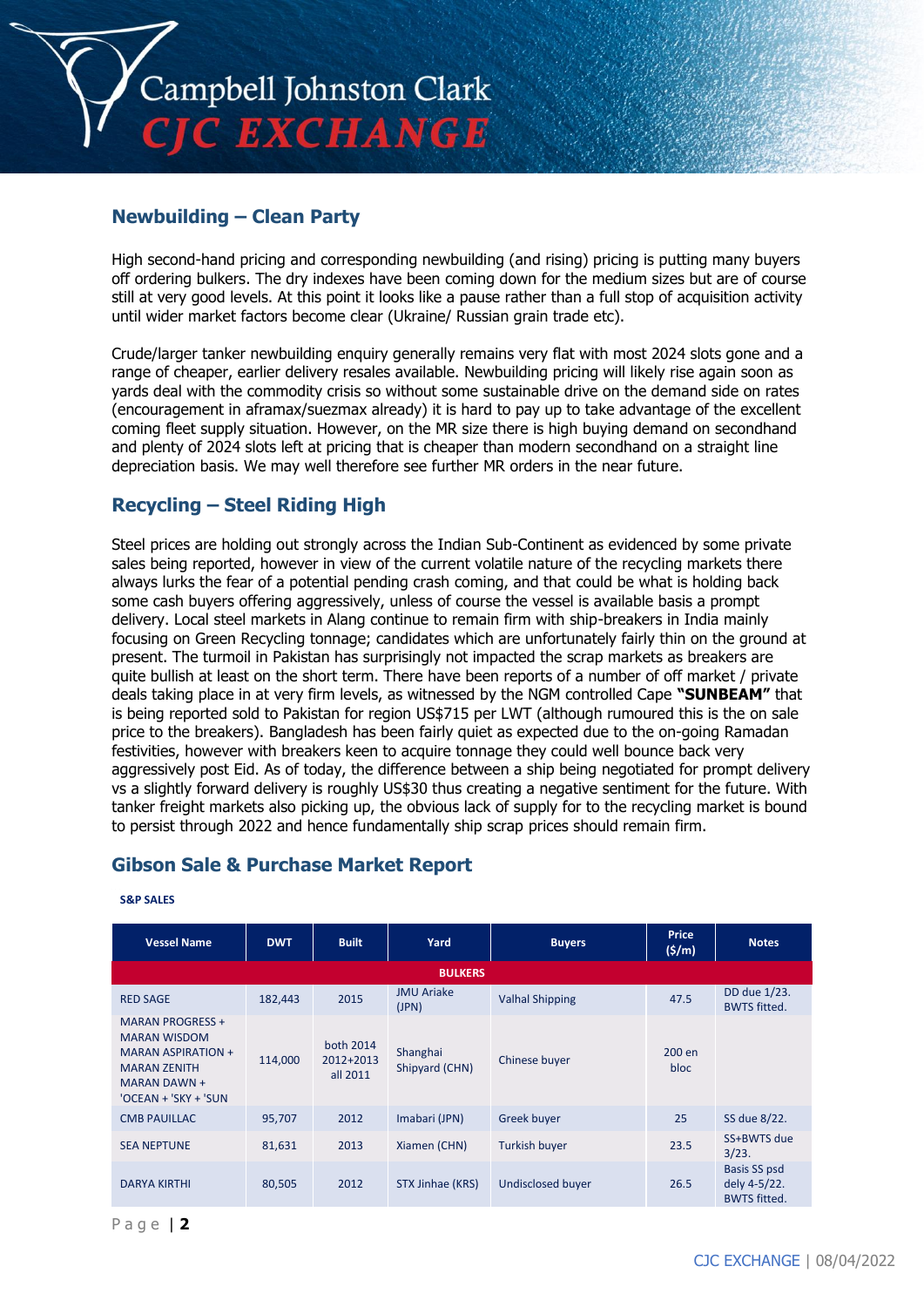Campbell Johnston Clark<br>CJC EXCHANGE

| <b>RIO GRITA + RIO</b><br><b>TAMARA</b>                  | 75,500  | both 2014 | <b>Taizhou Kouan</b><br>(CHN)        | Undisclosed buyer        | 45 en bloc                  | DD psd 2/22 +<br>DD due 7/22.<br><b>BWTS fitted.</b>                        |  |  |
|----------------------------------------------------------|---------|-----------|--------------------------------------|--------------------------|-----------------------------|-----------------------------------------------------------------------------|--|--|
| <b>ORIENT LUCKY</b>                                      | 57,125  | 2010      | Bohai (CHN)                          | Greek buyer              | 17.9                        | DD due 7/23.<br><b>BWTS fitted.</b>                                         |  |  |
| <b>AMOY ACTION</b>                                       | 56,954  | 2010      | Xiamen (CHN)                         | Greek buyer              | 18.2                        | DD due 11/23.<br><b>BWTS fitted.</b>                                        |  |  |
| <b>ASL MERCURY</b>                                       | 56,889  | 2010      | Jiangsu Hantong<br>(CHN)             | Undisclosed buyer        | 16                          | DD due 11/23.<br><b>BWTS fitted.</b>                                        |  |  |
| <b>ENY</b>                                               | 53,525  | 2006      | Iwagi (JPN)                          | Middle Eastern buyer     | 17.2                        | Dely 7-8/22. SS<br>psd 7/21.<br><b>BWTS fitted,</b>                         |  |  |
| <b>SEASTAR EMPRESS</b>                                   | 35,000  | 2011      | Nantong Jinghua<br>(CHN)             | <b>Undisclosed buyer</b> | 16.5                        | SS psd 11/21.<br><b>BWTS fitted.</b>                                        |  |  |
| <b>STRATEGIC</b><br><b>ENCOUNTER</b>                     | 33,000  | 2010      | Zhejiang<br>Zhenghe (CHN)            | <b>Undisclosed buyer</b> | low <sub>14</sub>           | DD due 8/23.                                                                |  |  |
| <b>STYELLAR TOLEDO</b>                                   | 16,765  | 2003      | Shin Kochi (JPN)                     | Turkish buyer            | 6.5                         |                                                                             |  |  |
|                                                          |         |           | <b>TANKERS</b>                       |                          |                             |                                                                             |  |  |
| <b>TOKIO</b>                                             | 306,206 | 2005      | Mitsubishi<br>Nagasaki (JPN)         | Chinese buyer            | 31.5                        | DD due 2/23.                                                                |  |  |
| <b>EASTERN JUNIPER</b>                                   | 305,749 | 2007      | Daewoo (KRS)                         | Middle Eastern buyer     | 36.5                        | SS+BWTS due<br>6/22.                                                        |  |  |
| <b>ADVANTAGE AVENUE</b><br>+ ADVANTAGE<br><b>ANTHEM</b>  | 116,000 | 2010+2011 | Samsung (KRS)                        | <b>Synergy Marine</b>    | 57 en bloc                  | DD due 1/23 +<br>SS psd 10/21.<br>Inc TC $@$<br>\$15.5k pd to<br>early '23. |  |  |
| <b>BERICA</b>                                            | 115,146 | 2008      | Sasebo (JPN)                         | <b>Undisclosed buyer</b> | 23                          | SS due 10/23.<br><b>BWTS fitted.</b>                                        |  |  |
| <b>STI NAUTILUS</b>                                      | 109,999 | 2016      | <b>CSSC Offshore</b><br>Marine (CHN) | <b>Torm AS</b>           | 45                          | Coated. SS psd<br>6/21.<br><b>BWTS+Scrubbe</b><br>r fitted.                 |  |  |
| <b>ARDMORE SEALANCER</b><br>+ 'SEALEADER +<br>'SEALIFTER | 47,470  | all 2008  | Onomichi (JPN)                       | Leonhardt & Blumberg     | 40 en bloc                  | Pump-room.<br>Basis 2 yrs TC<br>back.                                       |  |  |
| <b>SARANGA</b>                                           | 20,938  | 2006      | Shin Kurushima<br>(JPN)              | Samudera                 | 12.5                        | Stainless Steel.<br>SS psd 8/21.<br><b>BWTS fitted.</b>                     |  |  |
| <b>SONGA DREAM</b>                                       | 19,807  | 2010      | Fukuoka (JPN)                        | S, Korean buyer          | 17                          | Stainless Steel.<br>DD due 4/23.<br>Scrubber fitted,                        |  |  |
| <b>OCEAN MARLIN</b>                                      | 11,996  | 2018      | Samjin (CHN)                         | Hong Lam Marine          | $10*$                       | *Judicial sale.<br>Epoxy. IMO II.<br>SS due 6/23.                           |  |  |
| <b>HOKO</b>                                              | 8,911   | 2010      | Shin Kurushima<br>(JPN)              | <b>Undisclosed buyer</b> | 8                           | Stainless Steel.<br>IMO II. DD due<br>8/23.                                 |  |  |
| <b>CONTAINERS / RO-RO / REEFER / PCC</b>                 |         |           |                                      |                          |                             |                                                                             |  |  |
| <b>JAN</b>                                               | 17,121  | 2010      | Jiangsu<br>Yangzijiang<br>(CHN)      | <b>Undisclosed buyer</b> | mid-high<br>30 <sub>s</sub> | 1338 TEU.<br>Geared.                                                        |  |  |
| GAS (LNG/LPG/LAG/CO2)                                    |         |           |                                      |                          |                             |                                                                             |  |  |
| CHAPARRAL                                                | 54,553  | 2015      | Hyundai Samho<br>(KRS)               | Japanese buyer           | 64.9                        | 82,320 cbm.<br>Basis 7+3 yrs<br>10 BB back.                                 |  |  |
| <b>CARAVELLE</b>                                         | 54,553  | 2016      | Hyundai Samho<br>(KRS)               | <b>Undisclosed buyer</b> | 71.5                        | 82,320 cbm.<br>Basis 10 yrs 10<br>BB back.                                  |  |  |
| <b>NEWBUILDING ORDERS</b>                                |         |           |                                      |                          |                             |                                                                             |  |  |

**Ordering Client Vessel Type Size / No. of units Shipyard (Country) Delivery Price (\$m) Notes**

P a g e | **3**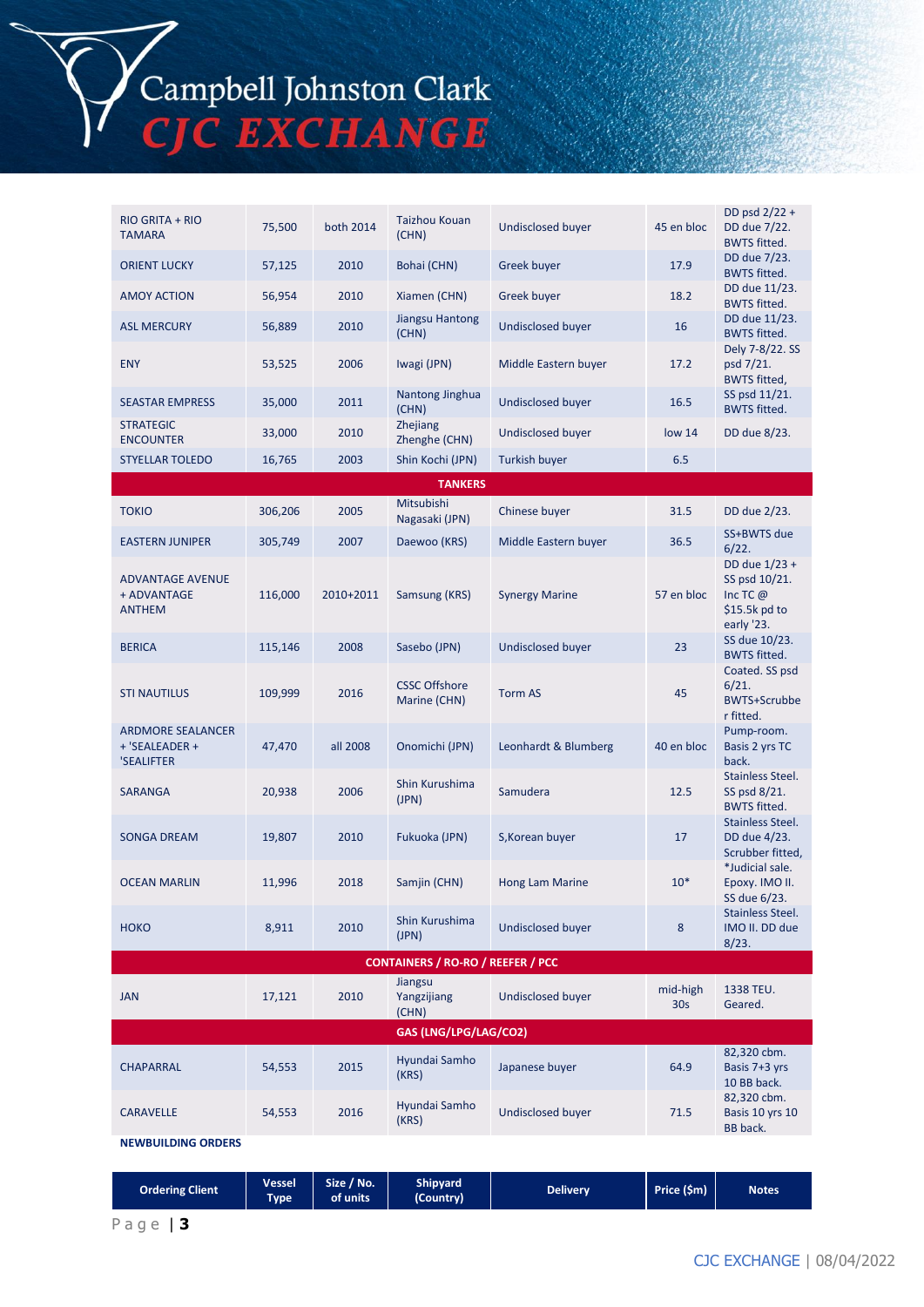# Campbell Johnston Clark<br>CJC EXCHANGE

**BULKERS** HuaXia FL Ultramax 63,500 dwt  $x$  2<br>63.500 dwt Nantong Nantong<br>Xiangyu (CHN) 2024 32 EEDI 3. TMS Dry Ultramax x 4 Nantong Nantong 2024 32.5 Franbo Lines Handysiz e 40,000 dwt  $\begin{array}{c|c}\n & \text{Hakodate (JPN)} \\
\times 4 & \end{array}$  2024 **GAS (LNG/LPG/LAG/CO2)** Celsius Shipping LNG 180,000 Samsung (KRS) 2025 ME-GA M/E. Against long TC. Knutsen LNG 174,000 cbm x 2 Hyundai Samho (KRS) <sup>2025</sup> 224.5 Against TC to PGNIG .

**Recycling Activity**

| <b>Vessel Name</b> | <b>BUILT</b>   | <b>DWT</b> | <b>LWT</b> | <b>Delivery</b> | <b>Price</b><br>$($ \$/lwt $)$ | <b>Notes</b> |  |
|--------------------|----------------|------------|------------|-----------------|--------------------------------|--------------|--|
| <b>CAPESIZE</b>    |                |            |            |                 |                                |              |  |
| <b>SUNBEAM</b>     | 2000/<br>Japan | 171,199    | 21,000     | Pakistan        | 715                            |              |  |

**Recycling Prices (US\$/LWT)**

|                                       | Pakistan | <b>Banglades</b><br>١h | India   | <b>Turkey</b> |
|---------------------------------------|----------|------------------------|---------|---------------|
| Tank/Cont/Ro-<br>Ro/Capes/LPG/PCC     | 685/695  | 680/690                | 670/680 | 460/470       |
| Dry<br>Cargo/Bulk/Tween/Ge<br>n Cargo | 670/680  | 670/680                | 660/670 | 450/460       |

**Newbuild and Second Hand Benchmark Values** *(\$ million)*

**Historical Average Values** *(\$ million)*

|                                                                                        |                               | , , , , , , , , , , , ,                        |                                              |                           |                                                                                |
|----------------------------------------------------------------------------------------|-------------------------------|------------------------------------------------|----------------------------------------------|---------------------------|--------------------------------------------------------------------------------|
| <b>Vessel Type</b>                                                                     | <b>New</b><br><b>Building</b> | 5 Year Old<br><b>Vessel</b><br>(Built<br>2017) | 10 Year Old<br><b>Vessel</b><br>(Built 2012) | <b>10 Year Old Vessel</b> | %<br><b>Differenc</b><br>e<br><b>Present</b><br><b>Vs</b><br><b>Historical</b> |
| <b>Tankers</b>                                                                         |                               |                                                |                                              |                           |                                                                                |
| <b>VLCC</b>                                                                            | 115.5                         | 74                                             | 51                                           | 44.8                      | 13.9%                                                                          |
| <b>SUEZMAX</b>                                                                         | 77.5                          | 50                                             | 34                                           | 32.0                      | 6.4%                                                                           |
| <b>AFRAMAX</b>                                                                         | 60.5                          | 45                                             | 30                                           | 23.5                      | 27.5%                                                                          |
| <b>MR</b>                                                                              | 41                            | 30                                             | 20.5                                         | 17.3                      | 18.3%                                                                          |
| <b>Bulkers</b>                                                                         |                               |                                                |                                              |                           |                                                                                |
| <b>CAPESIZE</b>                                                                        | $62^$                         | 47.5 eco                                       | 32.5                                         | 23.0                      | 41.1%                                                                          |
| <b>KAMSARMAX</b>                                                                       | $36^$                         | 36                                             | 26.5                                         | 15.6                      | 70.4%                                                                          |
| ULTRAMAX /<br><b>SUPRAMAX</b>                                                          | $33.5^$                       | 33.5                                           | 23.4                                         | 13.7                      | 71.4%                                                                          |
| <b>HANDYSIZE</b>                                                                       | $30^$                         | 28.5                                           | 19.5                                         | 10.9                      | 79.4%                                                                          |
| $\lambda$ = Chinese price (otherwise based upon Japanese / Korean country of<br>build) |                               | $\approx$ = Basis standard<br>contemporaneous  |                                              |                           |                                                                                |

*~ = Basis standard contemporaneous DWT/spec for each type.* 

*DWT/spec for each type.*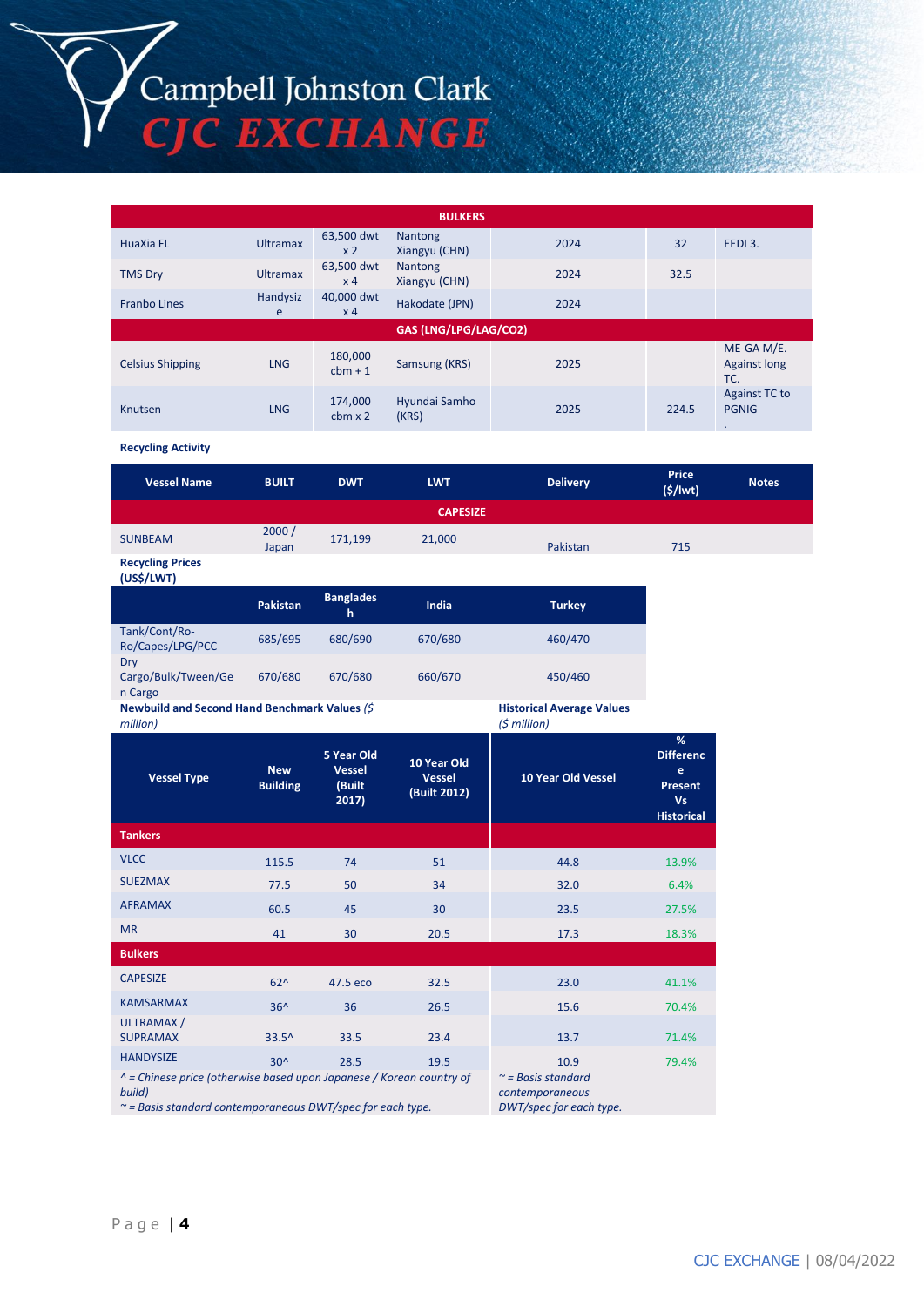

# CJC Market News



Campbell Johnston Clark (CJC) is a medium-sized international law firm advising on all aspects of the shipping sector, from ship finance to dry shipping and comprehensive casualty handling, and all that happens in between. Today, we have offices in London, Newcastle, Singapore and Miami.

## **Greenpeace Protesters Block Russian Shipment**



Ten Greenpeace activists scaled a fence at Salmisaari coal terminal in Helsinki, Finland on Tuesday morning following the Vessel Transbaltic's loading of coal at Ust-Luga, Russia on the Gulf of Finland.

In order to block the delivery, the protesters mounted three of the terminal's unloading hoppers, briefly blocking most cargo operations. "The ship has four cranes they use for unloading and we managed to climb on three of them so basically it stopped most of the unloading," says Matti [Liimatainen](https://twitter.com/MLiimatainen) from

Greenpeace Suomi.

Operators of the terminal, Helsinki city-owned power company 'Helen', has pledged to stop buying shipments of Russian coal. However, it still intends to honour previously-contracted cargoes that were arranged before the Russian invasion of Ukraine.

"We will be responsible for our contractual obligations with Russian coal suppliers until the end of the contracts. Upon expiration of the agreements, the procurement of coal from Russia will end," the company said in a statement.

Greenpeace has called on all EU nations to immediately halt imports of Russian fossil fuels. " $EU$ countries are funding Russia to start an offensive war with billions of euros every week. I wonder what still needs to happen in Ukraine to end this," Matti Liimatainen said. "Despite [Helen's] promise, the financing of Putin's military machinery by purchasing Russian fossil energy will continue."

Finland, as well as elsewhere in the EU, is unlikely to be in a position to cease purchase of Russian oil and gas but there is a possibility that Russian coal may soon be prohibited. The EU commission has recently incorporated a proposed ban on the purchase of Russian coal in a new package of sanctions. It is thought that, if put into effect, the ban would hit Russian coal exporters for US\$4.3bn in annual sales.

Greenpeace activists have been targeting Russian energy shipments throughout Europe since the beginning of the Ukraine invasion, however that has now extended to coal shipments.

The protesters were eventually removed from the cranes by firefighters.

# **Lidl Starts Own Shipping Line to Reinforce Supply Chain**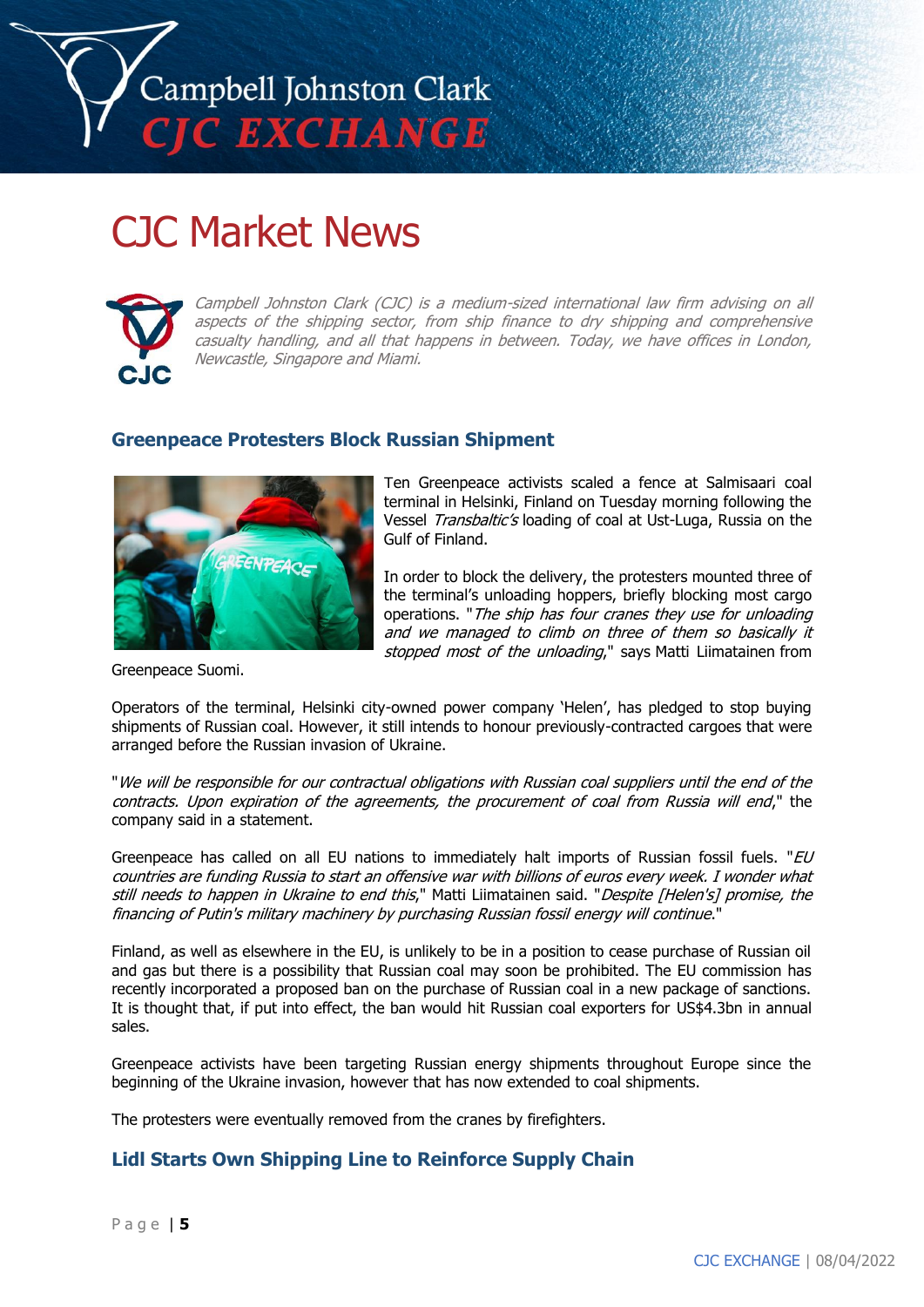



German hypermarket giant Lidl has filed an application with the European Trademark Office to register the brand name Tailwind Shipping Line as it moves to get its own shipping line up and running.

The company intends to buy container ships to transport goods sold in Lidl hypermarkets across the globe with the aim of protecting itself against the upheavals on the freight markets. According to the trademark application, the new operation will be used "for the transportation and delivery of

goods, including cargo transportation; cargo ship transport; air cargo transport; import and export cargo handling services".

German publication, Manager Magazin, reported that the hypermarket operator first sought to invest in an existing shipping company before deciding to purchase its own ships and start a shipping line. It remains unclear how many vessels the Lidl shipping venture intends to purchase and run. Reports indicate that the retailer currently has a volume of 400 to 500 TEU per week, presumably for its operations in Germany or across Europe, but there has been no confirmation on the number of ships they might be planning to buy or what routes they plan to operate.

With this latest move, Lidl joins the ranks of other retailers which have expanded into the business of cargo transportation. These include Amazon, Ikea, Home Depot, Dollar Tree and Walmart suppliers, each chartering vessels to move containers from Asia. Furniture company Loctek is the first to commission a new build, contracting with Huanghai Shipbuilding Co. in January 2022. The containership on order for them is due for delivery by 31 March, 2023, and comes at a cost of USD 32.8 million.

#### **Frontline and Euronav to Merge**



The Shipowners C Frontline and Euronav, two of the world's biggest tanker operators, have agreed to merge by signing a term sheet which has been unanimously approved by the independent members of the companies. Under the proposed merger Euronav shareholders would own 59% and Frontline shareholders 41% of the combined group.

Although Euronav shareholders would have the larger shareholding, the combined group would trade under the Frontline name operating from Belgium,

Norway, UK, Singapore, Greece and the US, but with Euronav chief Hugo deStoop as CEO. The merged company would have a fleet of 69 VLCC and 57 Suezmax vessels, and 20 LR2/Aframax vessels.

John Fredriksen, Frontline founder, said: "A combination of Frontline and Euronay would establish a market leader in the tanker market and position the combined group for continued shareholder value creation in addition to significant synergies. The new Frontline would be able to offer value enhancing services for our customers and increase fleet utilisation and revenues which would benefit all stakeholders. I am very excited and give my full support and commitment to this combined platform".

De Stoop, CEO of Euronav said: "This transaction would mark an exciting development for the tanker industry, creating a leading tanker company which would be positioned to serve the needs of customers, support partners and drive technology and sustainability initiatives to lead the energy transition."